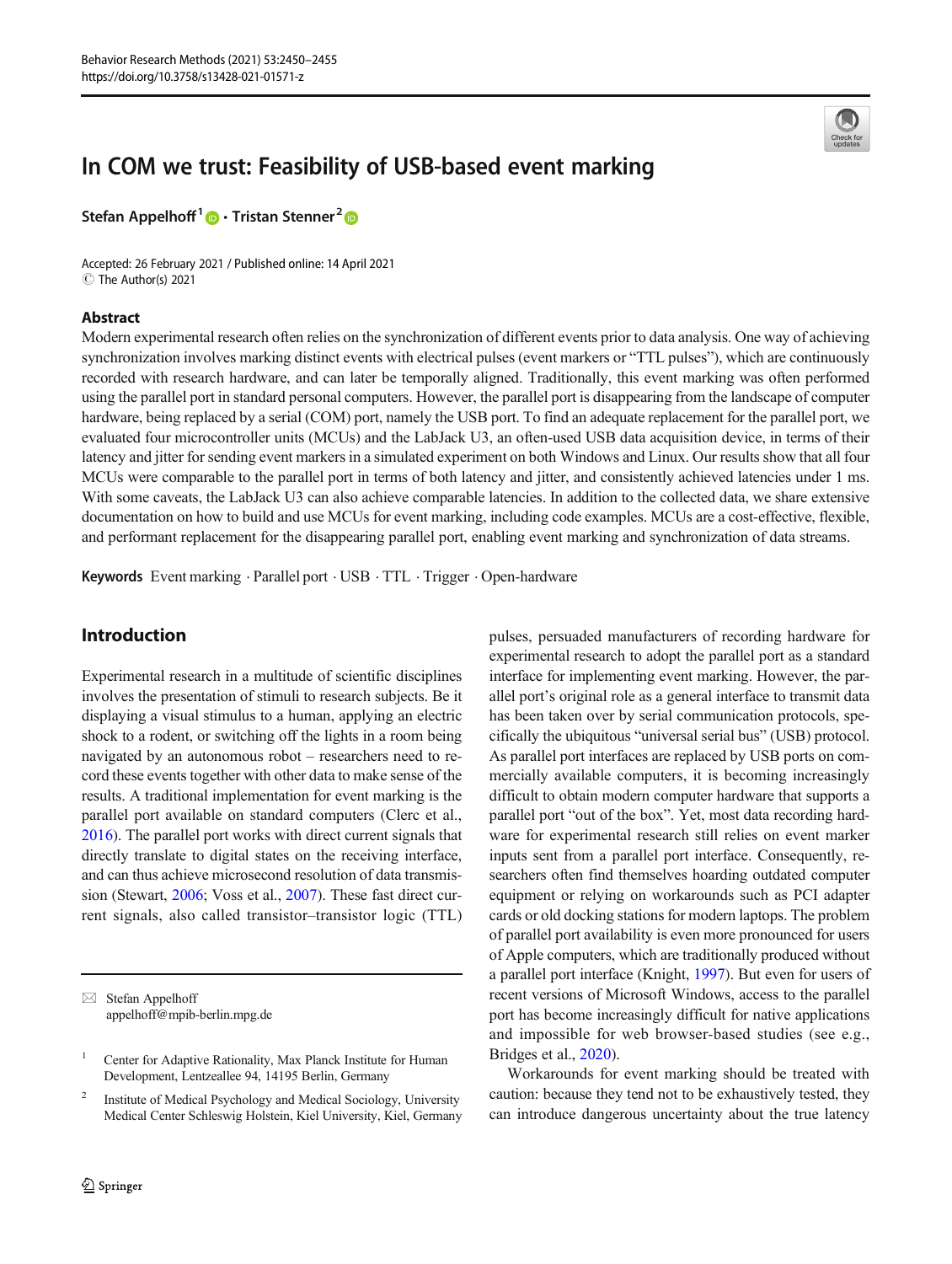between an event and its associated marker in the data. Some analysis techniques such as event-related potentials (ERPs, Luck, [2014\)](#page-5-0) can tolerate a small constant latency of a few milliseconds, but quickly become unusable with unpredictable variations of the latencies (i.e., jitter). Commercial manufacturers are beginning to acknowledge this situation and to release products tailored to bridging the link from USB connectors to the proprietary connectors expecting TTL pulse inputs as from a parallel port. Currently, there are at least seven products to choose from (e.g., Canto et al., [2011;](#page-5-0) see Supplemental Material for a list), most of which have been tested by their respective manufacturers. Unfortunately, however, most of the products have at least one of the following drawbacks: (i) they are expensive, (ii) they are specific to a particular type of hardware, or (iii) they provide supported functionality only under a limited set of operating system or software packages (i.e., hardware drivers or accompanying software are not provided for all major operating systems). Although the relatively widespread MCU evaluation boards such as Arduinos can be used for the same purpose, many labs shy away from them because of uncertainty as to whether or not events can be marked with the required precision. The same holds for commercial USB input/output products for which no published timing test results are available (Wimmer et al., [2019\)](#page-5-0).

With the present study, we aim to resolve this uncertainty and to demonstrate that USB-based "event trigger devices" that present themselves as serial (COM) ports can generally serve as adequate replacements for the previous gold standard parallel port. We describe the general principle underlying the commercial products that link the USB port to proprietary connectors expecting a TTL pulse. Furthermore, we run a suite of latency tests on several such event trigger devices under two major operating systems (Windows, Linux) and compare the results against the performance of a traditional parallel port. We did not run tests under the macOS operating system because devices running macOS do typically not have native parallel port support. In the Supplemental Material, we provide a detailed tutorial on how to build event-trigger devices and software examples on how to operate them.

## General principle underlying MCUs

A microcontroller unit (MCU) consists of at least one processor, memory (both volatile working memory and programmable memory for program code), and digital in- and output ports (e.g., for TTL signals or standardized buses like USB or the Serial Peripheral Interface, SPI). Upon startup, the MCU reads the firmware from the internal memory and executes the contained instructions. The event-trigger devices analyzed here were programmed to read a trigger value from the PC, either directly via an embedded USB controller or a separate USB controller chip attached via an internal serial port, activate the corresponding output ports for a few milliseconds, and repeat these instructions from the beginning. The pseudocode for the simplest possible trigger device firmware consists of just a few lines (see Algorithm 1). This design involves at least two send- or receive-buffers (four in the case of a separate USB controller) which, combined with a fixed transfer rate and buffer sizes, put upper bounds on bandwidth (typically 14.4 kB/s at 115200 baud; 1.2 kB/s at 9600 baud) and lower bounds on latency (69.4 μs at 115200 baud with a single pair of buffers that can be flushed instantaneously up to 107 ms for two 64-byte buffers at 9600 baud). The simplest communication scheme translates one input byte to 8 bits, each of which is linked to one digital output and encoded in base 2 (e.g., the trigger 75 would translate to  $0*128+1*64+0*32+$  $0*16+1*8+0*4+1*2+1*1=01001011_2$ , so the pins 7, 4, 2, and 1 would be enabled).

```
while True:
bits = read_byte_from_pc()output\_pin = 0for bit_value in bits:
     set_output(output_pin, bit_value)
     output\_pin = output\_pin + 1wait_briefly()
reset_outputs()
```
Algorithm 1. Example pseudocode for operating an event trigger device. Note that unlike in this example, some MCUs may have specialized functions that allow setting all output pins at once, without having to iterate through a loop.

Following the code in Algorithm 1, an event trigger (in form of a TTL pulse) can be caused by sending a single byte, the trigger value, to the device's input buffer. More functionality can be built in by replacing the MCU's firmware, implementing an instruction scheme that evaluates the input and sets outputs depending on the result of the computation. With minor adjustments, some MCUs can even be accessed via WebUSB to synchronize browser-based experiments with measurement devices via TTL pulses. Being able to program an MCU's firmware to execute almost arbitrary logic and communication protocols can thus be a big advantage. However, such firmware modifications are typically not possible for commercial devices, as these are often constrained by built in, proprietary firmware. This constitutes the main difference between the MCUs tested here and other devices, such as the LabJack U3. Their general functionality and the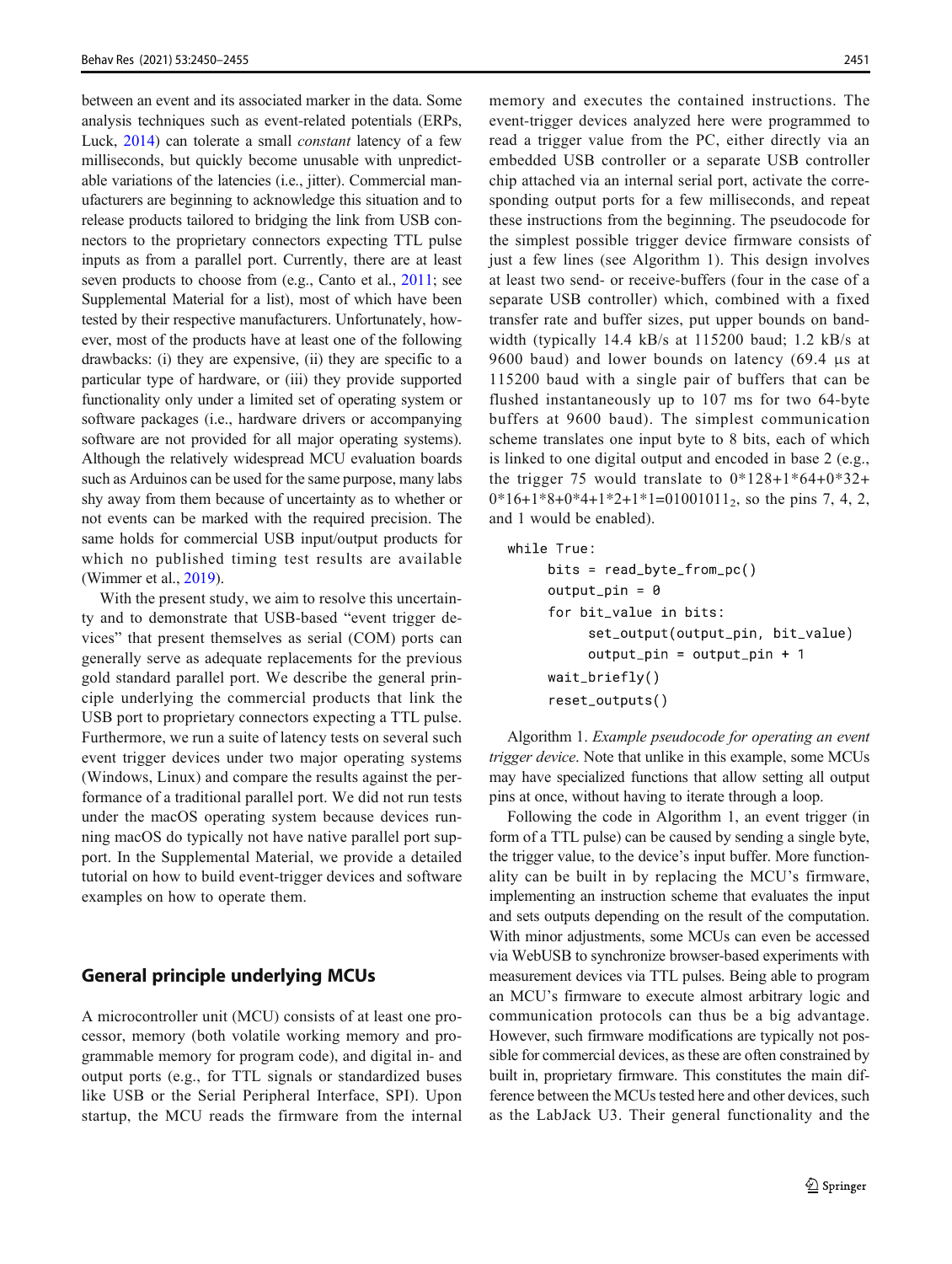<span id="page-2-0"></span>communication protocol between the host PC and the trigger device stays identical.

## **Methods**

To compare the latency and jitter of MCUs with that of the parallel port, we devised a test setup using a LabStreamer device (NeuroBehavioral Systems; Albany, CA, USA), a standard Dell Optiplex 750 desktop computer with a native parallel port (the host computer), a Teensy 3.2 MCU to simulate keypresses, and a LabJack U3 (LabJack Cooperation; Lakewood, CA, USA) and four other MCUs to be tested against the parallel port (see Fig. 1). We established a communication protocol between the host computer and the LabStreamer device using the Lab Streaming Layer (LSL; <https://github.com/sccn/labstreaminglayer>). LSL is a software library for streaming timestamped measurement samples and TTL pulses over the local network. Clock offsets and uncertainty of the offset estimation between sender and receiver are periodically measured and subtracted out, so the receiver of a measurement sample (here: the LabStreamer) can record the time a TTL pulse was sent, rather than the time it was received.

 $a)$ PC LabStreamer  $\overline{2}$ Network Network **USB** MCU / LU3 / Pa **TTL Input** TTL Input Teensy 3.2 Keyboard b) 2 LSL Trigger Latency 3 MCU / LU3 / Par TTL pulses 1 Teensy 3.2 Keyboard  $Time -$ 

Fig. 1 Testing setup. a Setup of the hardware. b Schematic representation of the signal time courses. For both panels, (1) the Teensy 3.2 keyboard simultaneously sends a key press to the PC and a TTL pulse to the LabStreamer; the PC receives the key press and sends (2) a timestamped LSL trigger via the network (marking timepoint zero), and (3) TTL pulse via the microcontroller (MCU), LabJack U3 (LU3), or parallel port (par) to the LabStreamer. This yields the latency of the tested device (b)

The measurement process then proceeded as follows. The Teensy 3.2 MCU presented itself as a virtual keyboard to automatically send a keystroke to the host computer and simultaneously a TTL pulse to the LabStreamer (sampling the digital inputs at 10 kHz ) every 90 ms. Using LSL, the host computer and the LabStreamer then synchronized their clocks via a network connection. Upon receiving the simulated keypress signal, the host computer sent two additional signals: (i) a TTL pulse over the parallel port, LabJack U3, or a connected MCU, which was programmed to receive that signal via an emulated serial port running at 115200 baud per second, and (ii) an LSL trigger timestamped to the received keypress. The receiving MCU or LabJack U3 then read the signal byte and activated corresponding digital outputs, thus sending a TTL pulse to the LabStreamer (see Supplemental Material for the scripts). In each test run, at least 2500 measurements were made. Measurements with an LSL timestamp uncertainty below 0.01 ms, for example due to computational or network delays, were marked as invalid. Afterwards, we selected the first 2500 valid measurements from each test run for analysis.

We tested the LabJack U3 using two different methods of relaying the data: The standard "setFIOState" method, and the "writeRegister" method, which was recommended by the LabJack customer support to achieve faster latencies. Note that each method was tested on the same LabJack U3 device in separate measurement sessions.

Next to the parallel port and the LabJackU3, we tested four different, popular MCUs: (i) the widely used Arduino Uno as an example of an 8-bit MCU without native USB capabilities, (ii) the Arduino Leonardo (technically identical to the Arduino Pro Micro), an 8-bit MCU with an embedded native USB controller, (iii) the Teensy LC, an inexpensive 32-bit ARM MCU, and (iv) the Teensy 3.2, an affordable 32-bit MCU with enough communication interfaces and digital/analog in- and output ports for demanding experimental setups requiring the synchronization of several devices or processing of inputs, such as voice feedback. All devices (MCUs, parallel port, and LabJack U3) were tested with Python 3.6 and the Python bindings for the Psychtoolbox (Kleiner et al., [2007](#page-5-0)) on the Windows 7 and Ubuntu Linux 18.04 operating systems separately. To access the parallel port, the PsychoPy library was used (Peirce et al., [2019\)](#page-5-0).

After data recording, we compared the device latencies of transmitting the byte from the PC to the labstreamer by calculating the mean, median, standard deviation, and interquartile range of the data for each device and operating system. Additionally, we computed these statistics averaged across devices within each operating system group to see whether the devices performed better on one or the other operating system. All computations and plotting were done in Python using the libraries Numpy (van der Walt et al., [2011\)](#page-5-0), Pandas (McKinney, [2010](#page-5-0)), Matplotlib (Hunter, [2007\)](#page-5-0), and Seaborn (Waskom et al., [2020](#page-5-0)).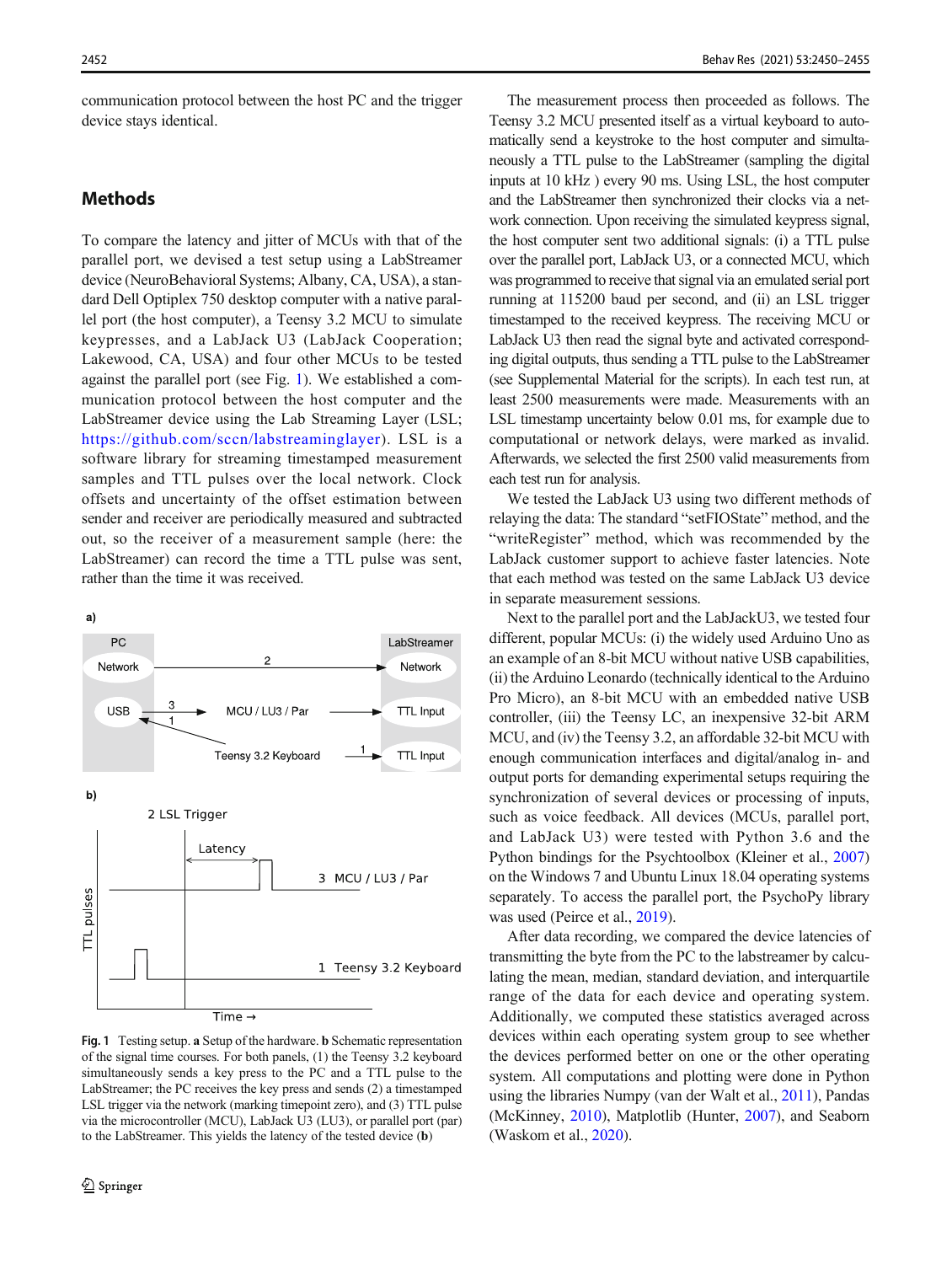## <span id="page-3-0"></span>Results

Mean and median latencies as well as standard deviation and interquartile ranges are reported in Table 1 and visually presented in Fig. [2](#page-4-0). Across both operating systems, the parallel port had the lowest average latency and jitter. However, apart from the LabJack U3, all other tested devices consistently achieved latency and jitter comparable to that of the parallel port. For the LabJack U3, the mode of operation (writeRegister versus setFIOState) made a large difference. The writeRegister method resulted in smaller latencies, however this method also produced a large amount of outliers on Windows, but not on Linux (see Fig. [2\)](#page-4-0). The setFIOState method, in contrast, resulted in the longest latencies of all tested devices, but did not produce as many outliers as the writeRegister method. Notably, the LabJack U3 operated with the setFIOState method was much faster under Linux compared to Windows. Averaging over devices (excluding the LabJack U3 as an outlier) within each operating system group showed a small performance benefit of using Linux over Windows. Devices operated on Linux were 0.042 ms faster (mean). The device latency between operating systems was nearly identical for the parallel port (mean latency Linux =  $0.212$  ms, mean latency Windows =  $0.210$  ms). Looking at the remaining devices (again, excluding the LabJack U3 as an outlier), the smallest effect of operating system on device latency was observed for the Arduino Leonardo (mean latency Linux =  $0.308$  ms; mean latency Windows =  $0.352$  ms), and the largest effect for the Teensy LC (mean latency Linux =  $0.254$  ms; mean latency Windows =  $0.319$  ms).

## **Discussion**

We evaluated four popular microcontrollers and a LabJack U3 device as potential replacements for the parallel port. All microcontrollers achieved latencies comparable to the parallel port in terms of both absolute latencies and jitter. The 8-bit MCUs (Arduino Uno, Arduino Leonardo) were generally slower than the 32-bit MCUs (Teensy LC, Teensy 3.2) but still consistently achieved latencies below 1 ms and below half a millisecond compared to the parallel port so even high-speed data recordings with sampling rates in the lower kilohertz range will therefore record triggers with a maximum delay and jitter of a few samples relative to a native parallel port. The LabJack U3 performed worse than all tested MCUs when accessed with code from the programming interface documentation (the setFIOState method). Direct access to the device's internal memory through the writeRegister method improved the latency, at the cost of increased complexity for the user. It is important to note, however, that when operated under Windows, the writeRegister method resulted in a number of large outliers of up to 7 ms. This problem did not occur when operating the LabJack U3 with the writeRegister method under Linux, or when operating it using the setFIOState method under either operating system. Apart from these eye-catching outliers in that particular case, the remaining devices did not produce many outliers. Although there were a few outliers larger than half a millisecond in two tests (Arduino Leonardo and Arduino Uno on Linux), they were well below the usual unavoidable timing differences, such as due to missed screen refreshes and the latency of the input devices.

| Table 1 | Latencies for all tested devices in milliseconds. The table includes an entry for the Teensy 3.2 device that simulated a keyboard in the test |
|---------|-----------------------------------------------------------------------------------------------------------------------------------------------|
|         | setup. Its latency is negative because the simulated keystroke happened prior to the timepoint zero (the LSL Trigger, cf. Fig. 1)             |

| Operating system | Device                     | Mean     | <b>SD</b> | Median   | IQR   |
|------------------|----------------------------|----------|-----------|----------|-------|
| Linux            | Teensy 3.2 Keyboard        | $-1.650$ | 0.410     | $-1.672$ | 0.574 |
| Linux            | Parallel Port              | 0.212    | 0.032     | 0.211    | 0.05  |
| Linux            | Teensy 3.2                 | 0.244    | 0.032     | 0.243    | 0.049 |
| Linux            | Teensy LC                  | 0.254    | 0.032     | 0.255    | 0.052 |
| Linux            | LabJack U3 (writeRegister) | 0.280    | 0.039     | 0.279    | 0.054 |
| Linux            | Arduino Leonardo           | 0.308    | 0.036     | 0.308    | 0.052 |
| Linux            | Arduino Uno                | 0.453    | 0.045     | 0.452    | 0.05  |
| Linux            | LabJack U3 (setFIOStatus)  | 0.616    | 0.120     | 0.603    | 0.057 |
| Windows          | Teensy 3.2 Keyboard        | $-1.756$ | 0.334     | $-1.751$ | 0.503 |
| Windows          | Parallel Port              | 0.210    | 0.030     | 0.209    | 0.049 |
| Windows          | Teensy 3.2                 | 0.296    | 0.030     | 0.296    | 0.05  |
| Windows          | Teensy LC                  | 0.319    | 0.033     | 0.319    | 0.05  |
| Windows          | Arduino Leonardo           | 0.352    | 0.032     | 0.353    | 0.05  |
| Windows          | LabJack U3 (writeRegister) | 0.439    | 0.287     | 0.401    | 0.082 |
| Windows          | Arduino Uno                | 0.505    | 0.031     | 0.507    | 0.051 |
| Windows          | LabJack U3 (setFIOStatus)  | 1.144    | 0.099     | 1.157    | 0.158 |

SD standard deviation, IQR interquartile range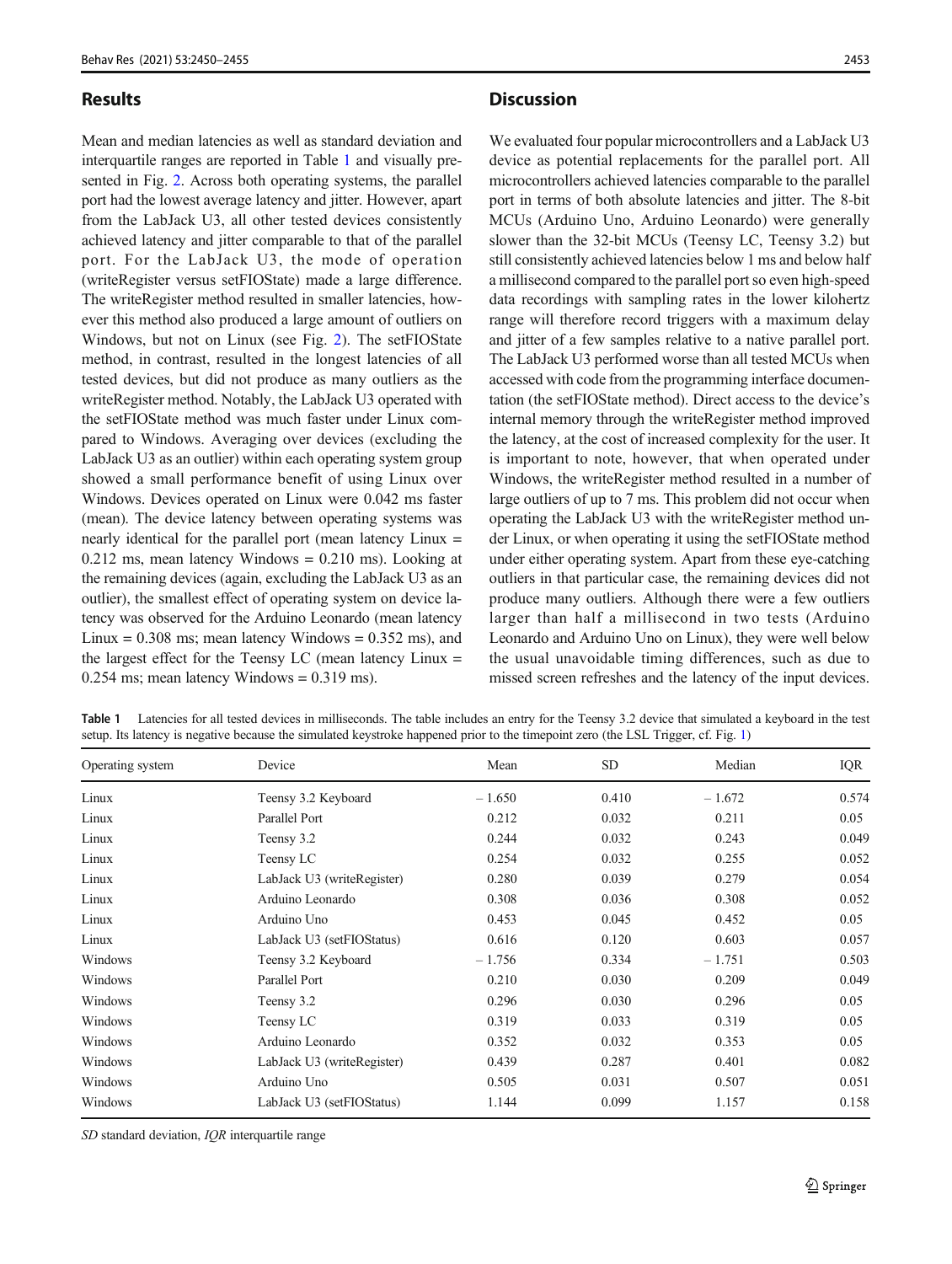<span id="page-4-0"></span>

Device

Fig. 2 Raincloud plot (Allen et al., [2021\)](#page-5-0) of TTL pulse latencies for the parallel port, all tested MCUs, and the LabJack U3. The LabJack U3 was tested using two different methods; (i) through the standard LabJack setFIOState method, and (ii) through writing data directly to the register

with the writeRegister method. Under Windows, the LabJack U3 (writeRegister) had 11 more measurements between 2.3 and 7 ms that are not shown in the figure (mean  $= 4$  ms), as indicated with the *red* asterisk

Our testing setup also allowed us to measure the input lag due to the operating system without the underlying delays in real keyboards (see latency of Teensy 3.2 Keyboard in Table [1\)](#page-3-0). This measured input lag provides a lower bound of unavoidable timing differences, that is, even if input (e.g., a keyboard or response box) and output (e.g., an event-trigger box based on an MCU) are hypothetically perfect and without delay, researchers still have to expect around 1.7 ms of delay with some jitter (see Table [1](#page-3-0)). This means that for example, in experiments marking a subject's response in a recorded electroencephalogram (EEG) by sending an event trigger after receiving a keypress, the delay due to the operating system will be at least an order of magnitude above MCU TTL pulse latency (for a similar point, see Ulrich & Giray, [1989\)](#page-5-0). Taken together, the results show that using MCUs (and with the mentioned caveats, the LabJack U3) to send digital event signals can reliably achieve adequate performance. Due to a lack of an Apple device with native parallel port support, we did not perform the tests under the macOS operating system. We speculate that the performance would have been slightly worse (longer latencies and increased jitter) compared to Windows and Linux, based on other results comparing the three operating systems (Bridges et al., [2020;](#page-5-0) Simpson, [2019\)](#page-5-0). Yet for some macOS users, MCUs may still be an attractive option given the lack of alternatives.

Our findings build trust in the commercial products that have been introduced to the market in recent years to fill the gap left by parallel ports. However, the simplicity of our experimental setup and the devices we built for testing indicates that it may not be necessary to buy a commercial product: With some time and dedication, a replacement for the parallel port can be easily built (see Supplementary Materials for instructions). Such do-it-yourself (DIY) devices afford much greater flexibility than many commercially available devices: By choosing the MCU and other materials, as well as the software to run on the device, the end users themselves determine on which system the device will run. For the MCU devices presented in this study, we supply firmware as well as high-level Python code under a permissive license in the Supplementary Material. The LabJack U3 on the other hand is shipped with a proprietary firmware and a dedicated software interface provided by the LabJack Cooperation. With the growing literature on open-source hardware in the spirit of open science (White et al., [2019\)](#page-5-0), many other building instructions and software examples are available on the Internet. Unlike many commercial products, MCUs and the additional components needed to build a replacement for the parallel port are relatively cheap (around  $\epsilon$ 30 in total) and are thus also available to researchers and users whose budgets do not allow them to buy expensive new hardware (Chagas, [2018](#page-5-0)). It is still important to stress that each laboratory setup must be appropriately tested and benchmarked before data recording (Plant et al., [2004;](#page-5-0) Plant & Quinlan, [2013](#page-5-0); Plant & Turner, [2009\)](#page-5-0). However, the same applies to commercial hardware and software. In summary, considering the affordable prices, ease of use, performance, and flexibility of MCUs with a native USB controller, there are many reasons for deploying them in laboratory studies.

Acknowledgements This project was supported by the Fellow-Programm Freies Wissen of Wikimedia Germany, the Stifterverband, and the VolkswagenStiftung. We thank Susannah Goss for editorial assistance.

Author contributions Following CRediT taxonomy: SA and TS: conceptualization, data curation, formal analysis, investigation, methodology, project administration, software, validation, visualization, writing – original draft, writing – review & editing.